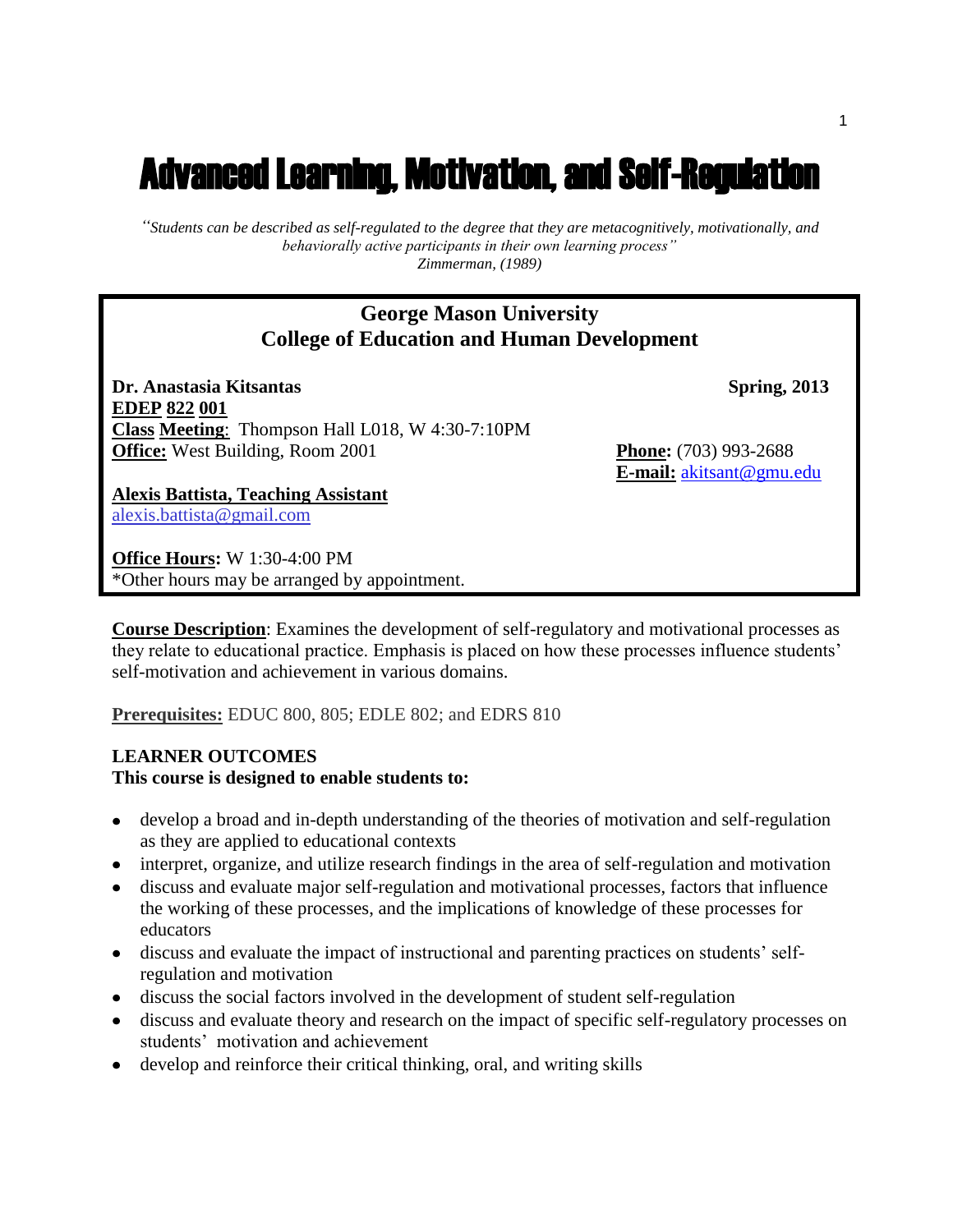### **RELATIONSHIP TO PROGRAM GOALS AND PROFESSIONAL ORGANIZATION**

**The program goals are consistent with the following Learner-Centered Psychological Principles outlined by the American Psychological Association Presidential Task Force in Education (APA, Division 15).** 

- Principle 1: The Nature of Learning Process
- Principle 2: Goals of the Learning Process
- Principle 3: Construction of Knowledge
- Principle 4: Strategic Thinking
- Principle 5: Thinking about Thinking
- Principle 6: Context of Learning
- Principle 7: Motivational and Emotional Influences on Learning
- Principle 8: Intrinsic Motivation to Learn
- Principle 9: Effects of Motivation on Effort
- Principle 11: Social Influences on Learning
- Principle 13: Learning and Diversity

For more information please see:

American Psychological Association (1997). Learner-Centered Psychological Principles: Guidelines for the Teaching of Educational Psychology in Teacher Education Programs. Retrieved October 14, 2002 from [http://www.apa.org](http://www.apa.org/)

**Course Methodology:** This course consists of lectures, group and electronic discussions, in class activities, and individual/group assignments.

### **REQUIRED TEXT**

\*Bembenutty, H., Clearly, T., & Kitsantas, A., (2013)*. Self-regulated learning applied across diverse disciplines. A Tribute to Barry J. Zimmerman.* Information Age Publishing.

\*Text is expected to be released in late January 2013.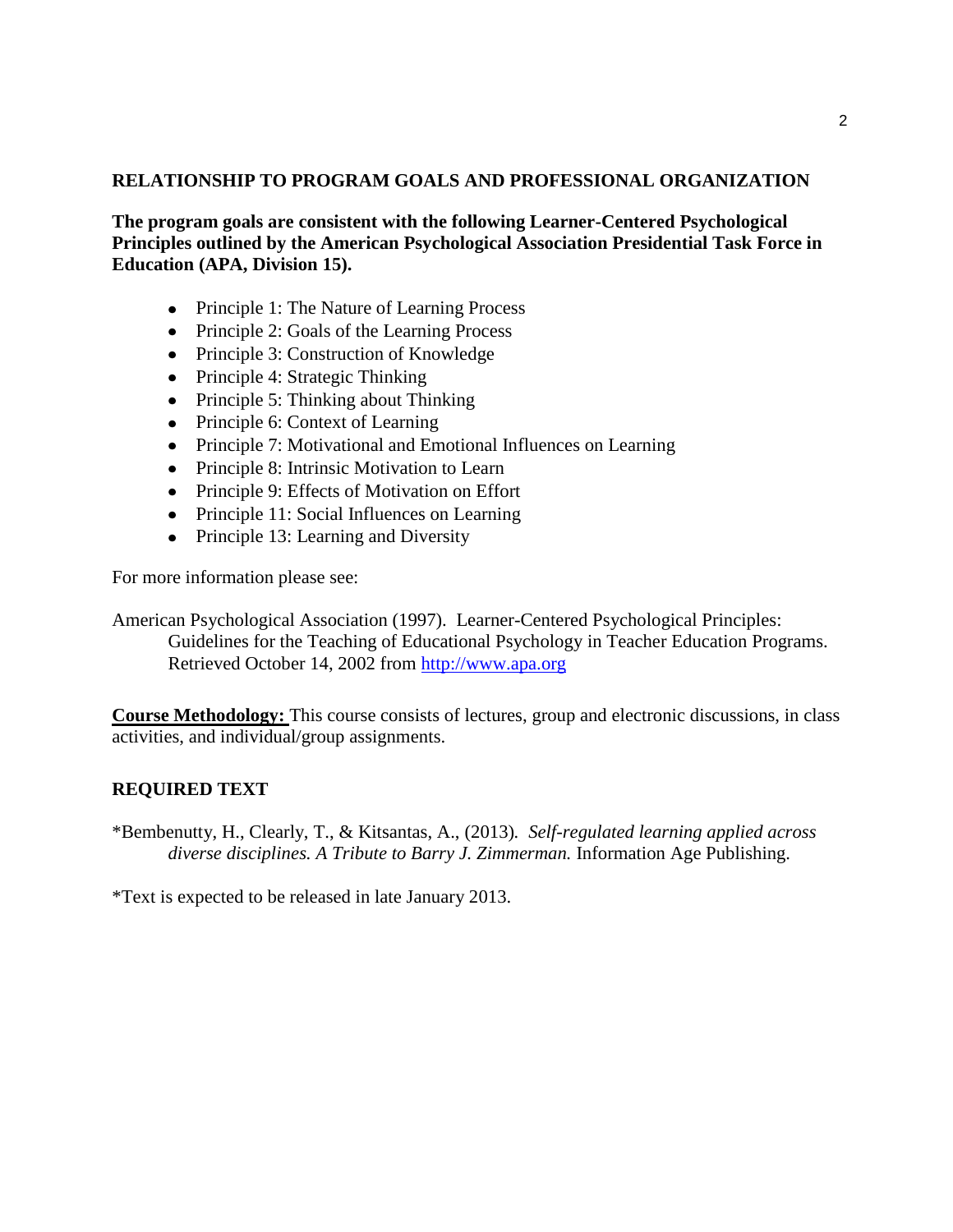### **OPTIONAL TEXTS**

Bandura, A. (1997). *Self-efficacy: The exercise of control*. New York: W. H. Freeman.

- Boekaerts, M., Pintrich, P. R., & Zeidner, M. (2000). *The handbook of self-regulation.* San Diego: Academic Press.
- Elliot, A.J., & Dweck, C.S. (2005). *The handbook of competence and motivation.* New York: Guilford Press.
- Ford, M.E. (1992). *Motivating humans: Goals, emotions, and personal agency beliefs*. Newbury Park, CA : Sage Publications.
- Schunk, D.H., & Zimmerman, B.J. (2011) *Handbook of Self-Regulation of Learning and Performance.* New York: Routledge.
- Schunk, D.H., & Zimmerman, B.J. (2008). *Motivation and self-regulated learning: Theory, research, and application.* New York: Laurence Erlbaum Associates.
- Schunk, D.H., & Zimmerman, B.J. (1998). *Self-regulated learning: From teaching to selfreflective practice*. New York: Guilford Press.
- Zimmerman, B. J., Bonner, S., & Kovach, R. (1996). Developing self-regulated learners: Beyond achievement to self-efficacy. Washington D.C: American Psychological Association

### **ASSIGNED REQUIRED READING LIST**

#### **Please see last page of the syllabus.**

### **COURSE REQUIREMENTS**

It is expected that each of you will:

- 1. Read all assigned materials for the course
- 2. Critique, present/discuss an article in class \*
- 3. Participate in classroom activities that reflect critical reading of materials
- 4. Complete 1 assignment\*
- 5. Write a research proposal and present in a poster session \*
- 6. Complete the Self-Change Project
- 7. Attend each class session

\*Late assignments will not be accepted by the instructor. If an emergency occurs please notify the instructor in advance.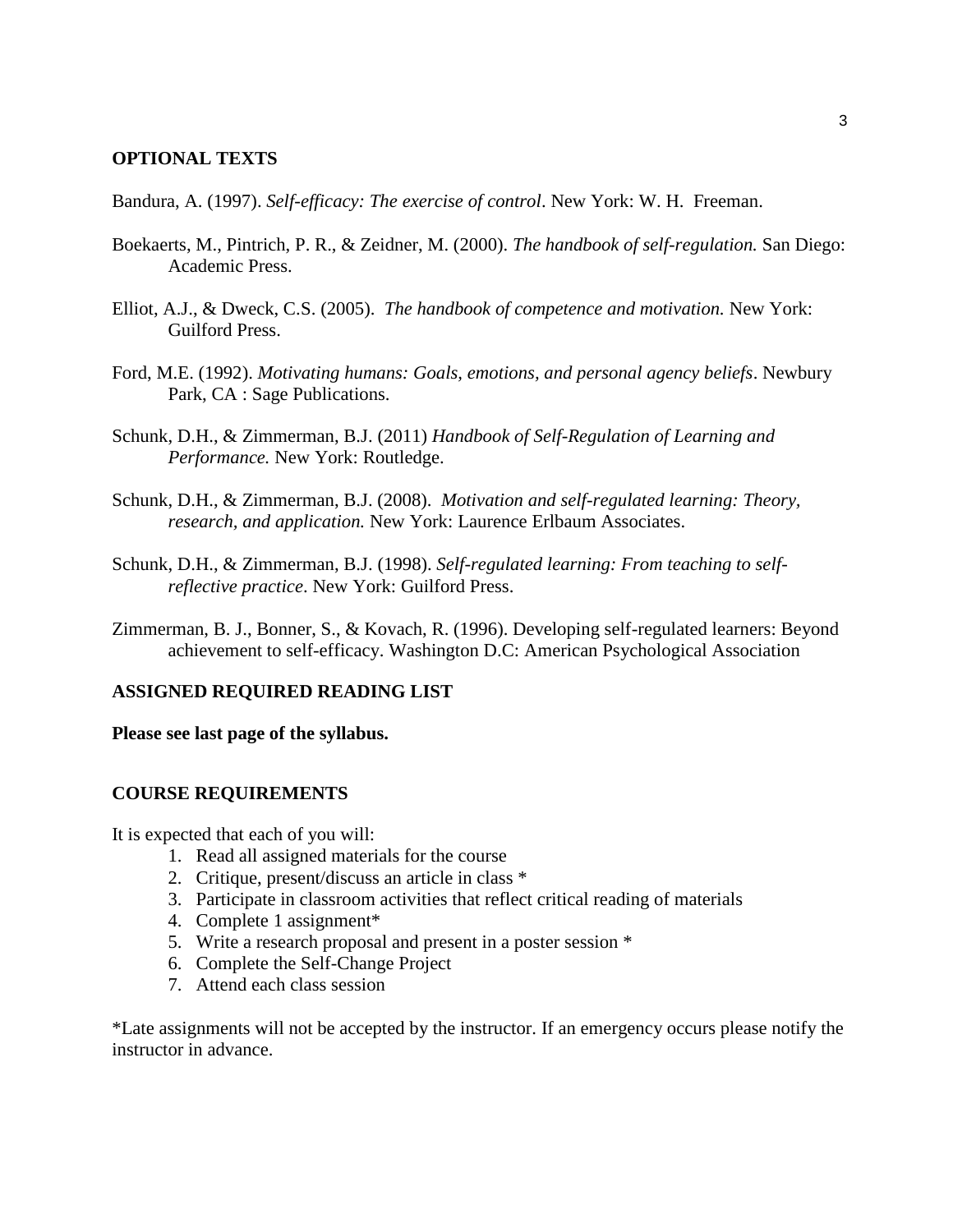### **COURSE EVALUATION**

**1. Research proposal and presentation:** Students will write a research proposal that focuses in the area of self-regulated learning and motivation in a specific content area of interest. The research proposal will be submitted as a final term paper, and it will be presented in a poster session at the end of the semester following APA presentation guidelines. Research papers must adhere to the APA Publication Manual Guidelines.

**2. Comparison of motivation and self-regulated learning theoretical perspectives:**  Students will be asked to develop a chart and compare and contrast theoretical models of motivation and self-regulated learning.

**3. Self-Change Project**: Students must select some aspect of their behavior which they wish to improve, and then design and implement a self-change project. Using a single subject design, students will incorporate an intervention based on a Self-Regulated Learning Theory to change a particular aspect of their behavior. Students will present their project orally in class.

**4. Article critique on self-regulated learning and motivation:** Students will be asked to identify and write a critique of one empirical research article related to assigned readings. The critique should include the following parts: purpose, methods (if applicable), results (if applicable) and critical comments as well as your reflections about the article. Informally, students will discuss their article in class. Students will also discuss the theoretical framework of the article based on the assigned readings.

**4. Class participation and attendance policy:** Because of the importance of lecture and discussion to your total learning experience, I wish to encourage you to both attend and participate in class regularly. Attendance, punctuality, preparation, and active contribution to small and large group efforts are essential. These elements of your behavior will reflect the professional attitude implied in the course goals and will account for 10% of your course grade. With reference to the grading scale described later in this syllabus, you will note that this percentage is equivalent to a full letter grade. Students who must miss a class must notify the instructor (preferably in advance) and are responsible for completing all assignments and readings for the next class. Late assignments will not be accepted unless a serious emergency arises and the instructor is notified promptly.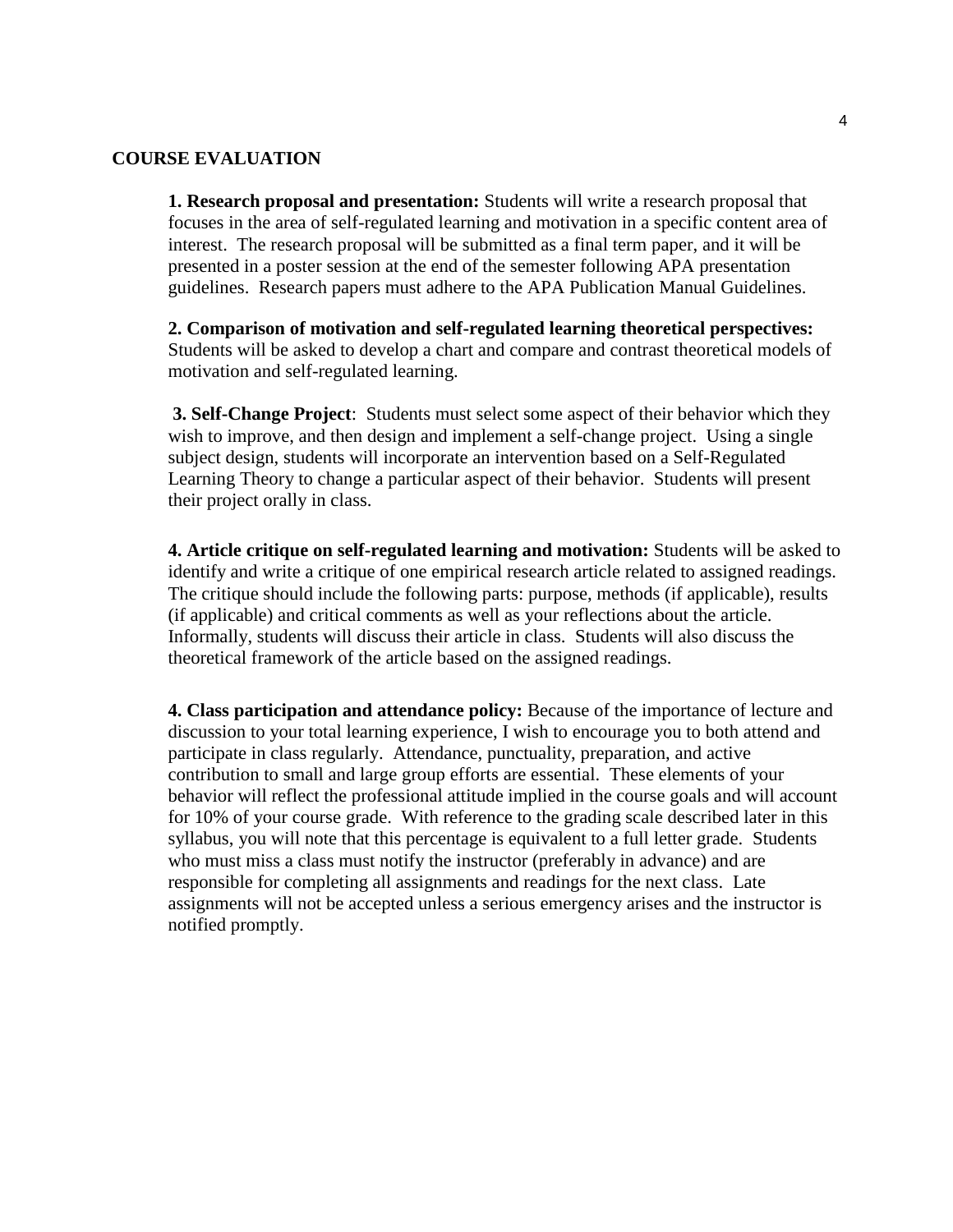# **RUBRIC FOR PARTICIPATION AND ATTENDANCE**

| <b>LEVEL OF PERFORMANCE</b> |                       |                       |                    |                       |  |
|-----------------------------|-----------------------|-----------------------|--------------------|-----------------------|--|
| <b>ELEMENT</b>              | <b>Distinguished</b>  | <b>Proficient</b>     | <b>Basic</b>       | <b>Unsatisfactory</b> |  |
|                             | $(9-10 \text{ pts.})$ | $(8$ pts.)            | $(7 \text{ pts.})$ | $(6$ or less pts.)    |  |
| <b>Attendance</b>           | The student           | The student attends   | The student is     | The student is        |  |
| &                           | attends all           | all classes, is on    | on time,           | late for class.       |  |
| Participation               | classes, is on        | time, is prepared and | prepared for       | Absences are          |  |
|                             | time, is prepared     | follows outlined      | class, and         | not                   |  |
|                             | and follows           | procedures in case of | participates in    | documented by         |  |
|                             | outlined              | absence; the student  | group and class    | following the         |  |
|                             | procedures in         | makes active          | discussions.       | procedures            |  |
|                             | case of absence,      | contributions to the  | The student        | outlined in this      |  |
|                             | the student           | learning group and    | attends all        | section of the        |  |
|                             | actively              | class.                | classes and if an  | syllabus. The         |  |
|                             | participates and      |                       | absence occurs,    | student is not        |  |
|                             | supports the          |                       | the procedure      | prepared for          |  |
|                             | members of the        |                       | outlined in this   | class and does        |  |
|                             | learning group        |                       | section of the     | not actively          |  |
|                             | and the members       |                       | syllabus is        | participate in        |  |
|                             | of the class.         |                       | followed.          | discussions.          |  |

# **GRADING POLICY**

| Evaluation of research article                                                   | 10pts     |
|----------------------------------------------------------------------------------|-----------|
| Comparison of motivation and self-regulated learning<br>theoretical perspectives | 10pts     |
| Self-Change Project                                                              | $10$ pts  |
| Research proposal                                                                | 50 pts    |
| Presentation of research proposal (Poster Session)                               | 10 pts    |
| <b>Class Participation and Attendance</b>                                        | $10$ pts  |
| <b>TOTAL</b>                                                                     | $100$ pts |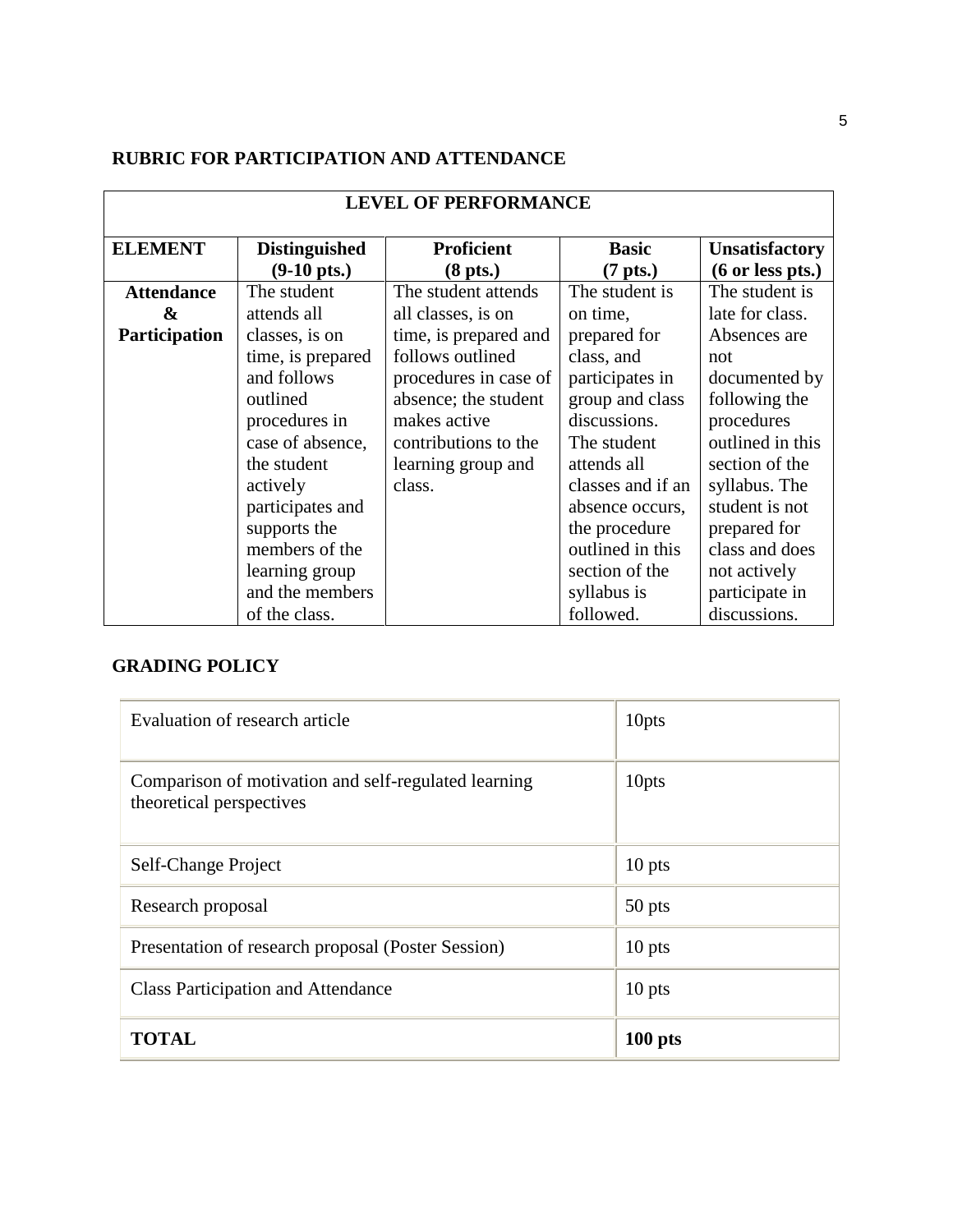### **GMU POLICIES AND RESOURCES FOR STUDENTS**

- a. Students must adhere to the guidelines of the George Mason University Honor Code [See http:// [oai.gmu.edu/honor-code/\]](http://oai.gmu.edu/honor-code/).
- b. Students must follow the university policy for Responsible Use of Computing [See [http://universitypolicy.gmu.edu/1301gen.html\]](http://universitypolicy.gmu.edu/1301gen.html).
- c. Students are responsible for the content of university communications sent to their George Mason University email account and are required to activate their account and check it regularly. All communication from the university, college, school, and program will be sent to students solely through their Mason email account.
- d. The George Mason University Counseling and Psychological Services (CAPS) staff consists of professional counseling and clinical psychologists, social workers, and counselors who offer a wide range of services (e.g., individual and group counseling, workshops and outreach programs) to enhance students' personal experience and academic performance [See [http://caps.gmu.edu/\]](http://caps.gmu.edu/).
- e. Students with disabilities who seek accommodations in a course must be registered with the George Mason University Office of Disability Services (ODS) and inform their instructor, in writing, at the beginning of the semester [See [http://ods.gmu.edu/\]](http://ods.gmu.edu/).
- f. Students must follow the university policy stating that all sound emitting devices shall be turned off during class unless otherwise authorized by the instructor.
- g. The George Mason University Writing Center staff provides a variety of resources and services (e.g., tutoring, workshops, writing guides, handbooks) intended to support students as they work to construct and share knowledge through writing [See [http://writingcenter.gmu.edu/\]](http://writingcenter.gmu.edu/).

#### **PROFESSIONAL DISPOSITIONS**

Students are expected to exhibit professional behaviors and dispositions at all times.

#### **CORE VALUES COMMITMENT**

The College of Education and Human Development at George Mason University is committed to collaboration, ethical leadership, innovation, research-based practice, and social justice. Students are expected to adhere to these principles. For additional information about the core values, please visit our website. See<http://cehd.gmu.edu/values/>

For additional information on the College of Education and Human Development, Graduate School of Education, please visit our website. See<http://gse.gmu.edu/>

For additional information on the Certificate in Data-Driven Decision-Making, please visit our website. See<http://gse.gmu.edu/programs/edpsych/academics/certificate>

For additional information about the advanced degrees in Educational Psychology, please visit our website. See<http://gse.gmu.edu/programs/edpsych/>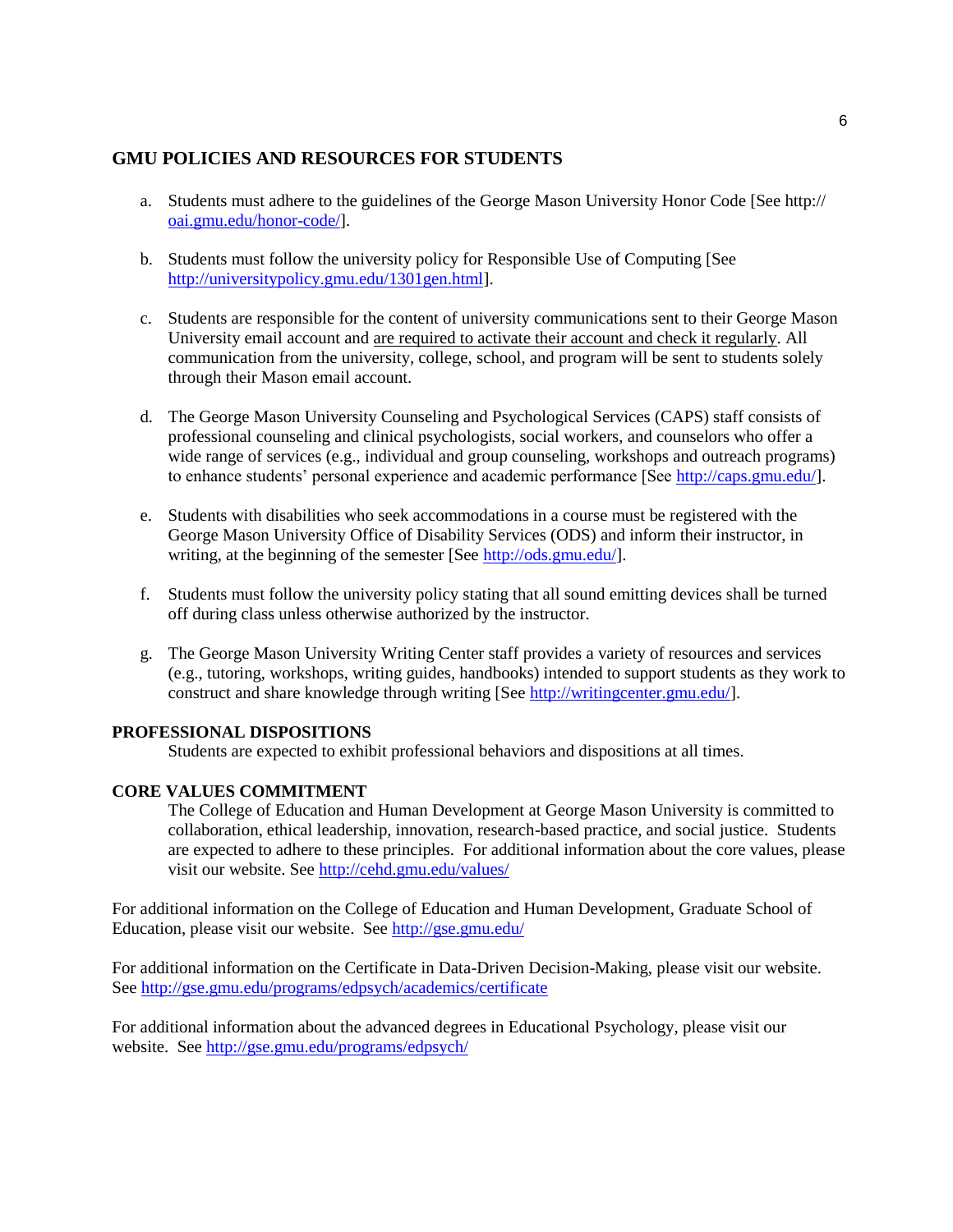| <b>DATE</b>   | <b>TOPIC</b>                                                                    | <b>ASSIGNED</b><br><b>READING</b>                                                | <b>WORK DUE</b>                                                                                                                           |
|---------------|---------------------------------------------------------------------------------|----------------------------------------------------------------------------------|-------------------------------------------------------------------------------------------------------------------------------------------|
| <b>Jan 23</b> | Review syllabus<br><b>Introduction and Overview</b>                             |                                                                                  |                                                                                                                                           |
| Jan 30        | Research Methods: An<br>Overview                                                | Z(1989b)                                                                         |                                                                                                                                           |
|               | Historic Origins of Research<br>on Self-Regulated Learning<br>and Motivation I  | F (1992)- Chapter 6<br>(Book)                                                    |                                                                                                                                           |
| Feb 6         | Historic Origins of Research<br>on Self-Regulated Learning<br>and Motivation II | Z(1989a)<br>Z(2008)                                                              |                                                                                                                                           |
| Feb 13        | Self-regulation and<br>motivation<br>A social cognitive<br>perspective          | Z(2000)<br>B (1997)<br>S & U (2013)<br>Chapter, Assigned<br><b>Book</b>          | <b>Due: Compare and</b><br>contrast different<br>theoretical perspectives of<br>self-regulation and<br>motivation<br>Article Critique (2) |
| Feb 20        | Dimensions and processes<br>of self-regulation and<br>motivation                | Z & K (2005)<br>H & K (2012)<br>C & L (2013)<br>Chapter, Assigned<br><b>Book</b> | <b>Due: Topic of Interest</b><br><b>Summary statement/10</b><br>empirical studies (APA<br>style)<br>Article Critique (2)                  |
| Feb 27        | Development of self-<br>regulation and motivation                               | Z & K (2005)<br>F (1992) Chapter 7<br>(Book)<br>Z&K (1997)<br>B (2013) Chapter,  | Article Critique (2)<br><b>Begin Self-Change Project</b>                                                                                  |

# **EDEP 822: TENTATIVE COURSE ORGANIZATION AND SCHEDULE**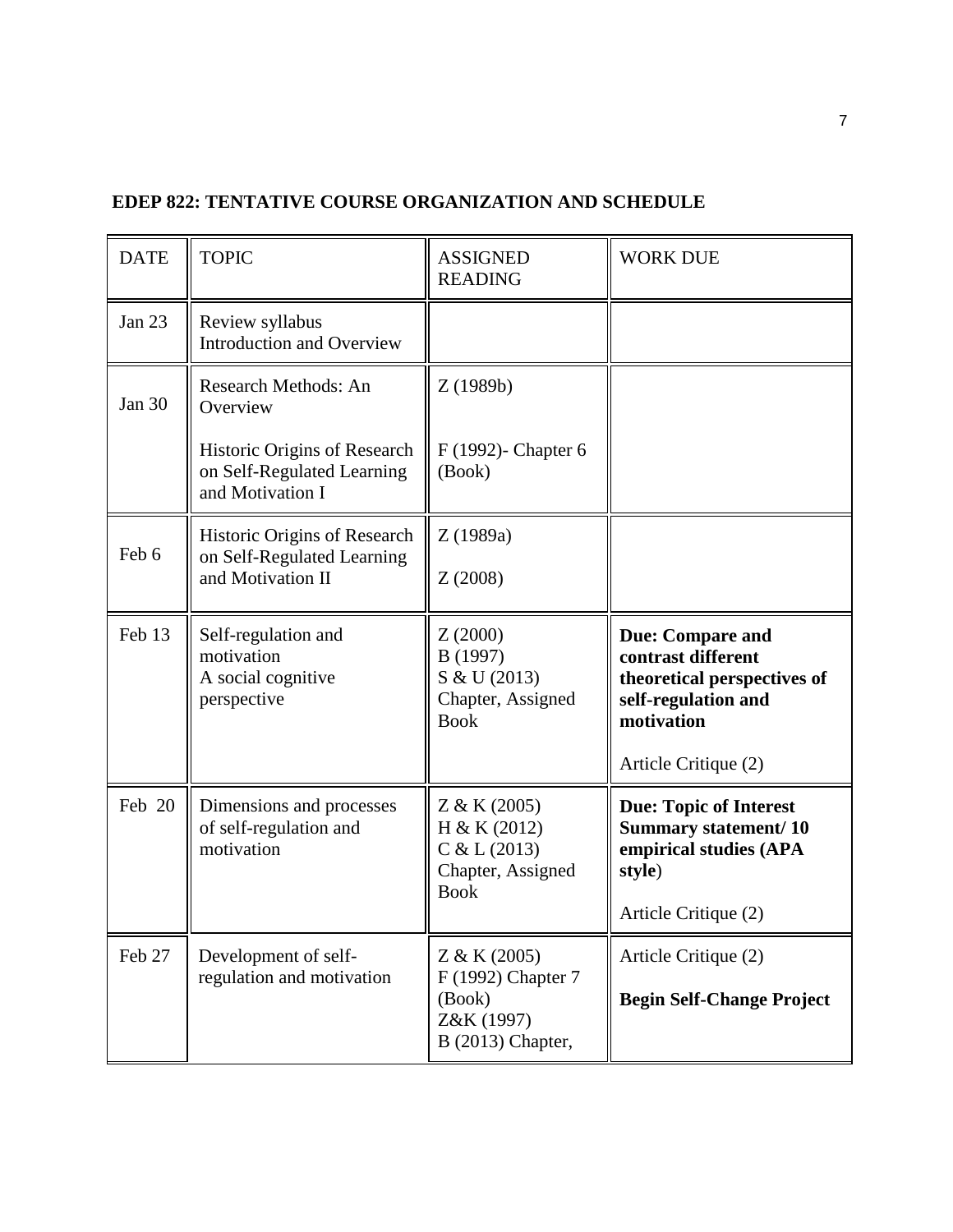|                   |                                                                             | <b>Assigned Book</b>                                                                                            |                                                                                                                |
|-------------------|-----------------------------------------------------------------------------|-----------------------------------------------------------------------------------------------------------------|----------------------------------------------------------------------------------------------------------------|
| Mar 6             | Self-Regulation/Motivation:<br>Goals                                        | Z & K (1999)<br>P(2000)<br>D & W (2013)<br>Chapter, Assigned<br><b>Book</b>                                     | <b>Due: Draft introduction of</b><br>the proposal & outline of<br>the methods section.<br>Article Critique (2) |
| Mar <sub>13</sub> | <b>NO CLASS - SPRING</b><br><b>BREAK</b>                                    |                                                                                                                 |                                                                                                                |
| Mar 20            | Self-Regulation/Motivation:<br><b>Beliefs</b>                               | P & M (1994)<br>Z & K (2007)<br>McP, N. & R (2013)<br>Chapter, Assigned<br><b>Book</b>                          | <b>Due: Methods of research</b><br>proposal (draft)<br>Article Critique (2)                                    |
| <b>Mar 27</b>     | <b>NO CLASS</b><br>Self-Regulation/Motivation:<br><b>Mentoring Students</b> | S (1998)<br>C&K (2008)<br>D & W (2013)<br>Chapter, Assigned<br><b>Book</b>                                      | <b>Continue working on Self-</b><br><b>Change Project</b>                                                      |
| April 3           | Self-Regulation/Motivation:<br>Strategies and<br>Metacognition              | K(2002)<br>$V(2013)$ Chapter,<br><b>Assigned Book</b><br>H, G, & S $(2013)$<br>Chapter, Assigned<br><b>Book</b> | Article Critique (2)                                                                                           |
| April<br>10       | Self-Regulation/Motivation:<br><b>Attributions</b>                          | S(1994)<br>M (2013) Chapter,<br><b>Assigned Book</b>                                                            | <b>Due: Self-Change Project</b><br>Article Critique (2)                                                        |
| April<br>17       | Self-Regulation/Motivation:<br>Self-Monitoring and Self-<br>Evaluation      | K & Z (2006)<br>E & W (2007)<br>$P, B, \& O(2013)$<br>Chapter, Assigned<br><b>Book</b>                          | <b>Due: Self-Change Project</b><br><b>Informal Presentations</b>                                               |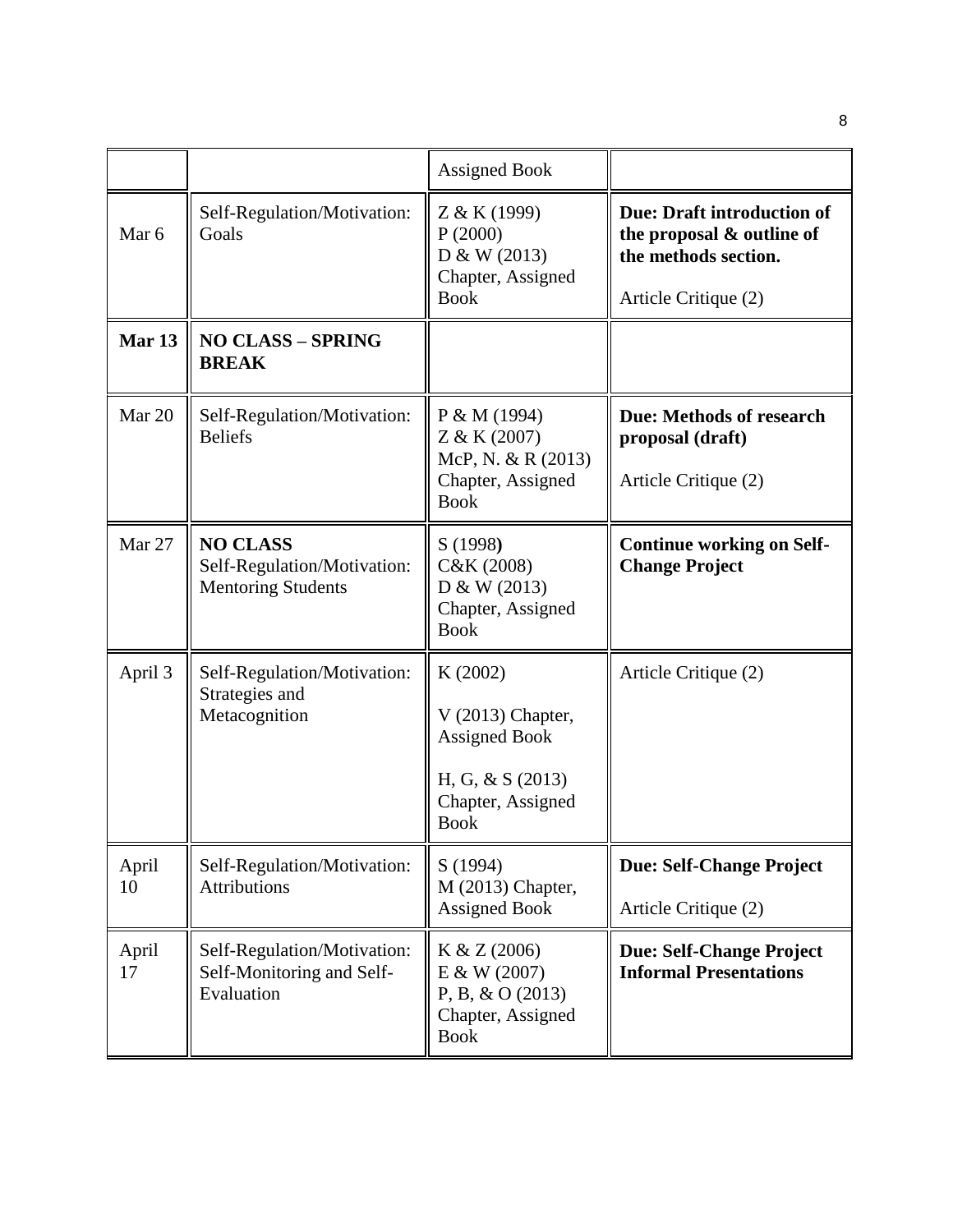| April<br>24 | Self-Regulation/Motivation:<br><b>Help Seeking</b>                                                             | $R, G, \& M(1998)$<br>K & B (2013)<br>Chapter, Assigned<br><b>Book</b> | <b>Due: Self-Change Project</b><br><b>Informal Presentations</b><br><b>Continued</b><br>Due: First draft of the<br>research proposal for<br>instructor's feedback<br>Article Critique (2) |
|-------------|----------------------------------------------------------------------------------------------------------------|------------------------------------------------------------------------|-------------------------------------------------------------------------------------------------------------------------------------------------------------------------------------------|
| May 1       | <b>LAST CLASS</b><br>Future Directions in Self-<br><b>Regulation and Motivation</b><br>Research<br>Conclusions | K, D, H, $& D(2013)$<br>Chapter, Assigned<br><b>Book</b>               | <b>Due: Poster Session</b>                                                                                                                                                                |
| May 8       |                                                                                                                |                                                                        | <b>Due: Final Research</b><br><b>Proposal</b>                                                                                                                                             |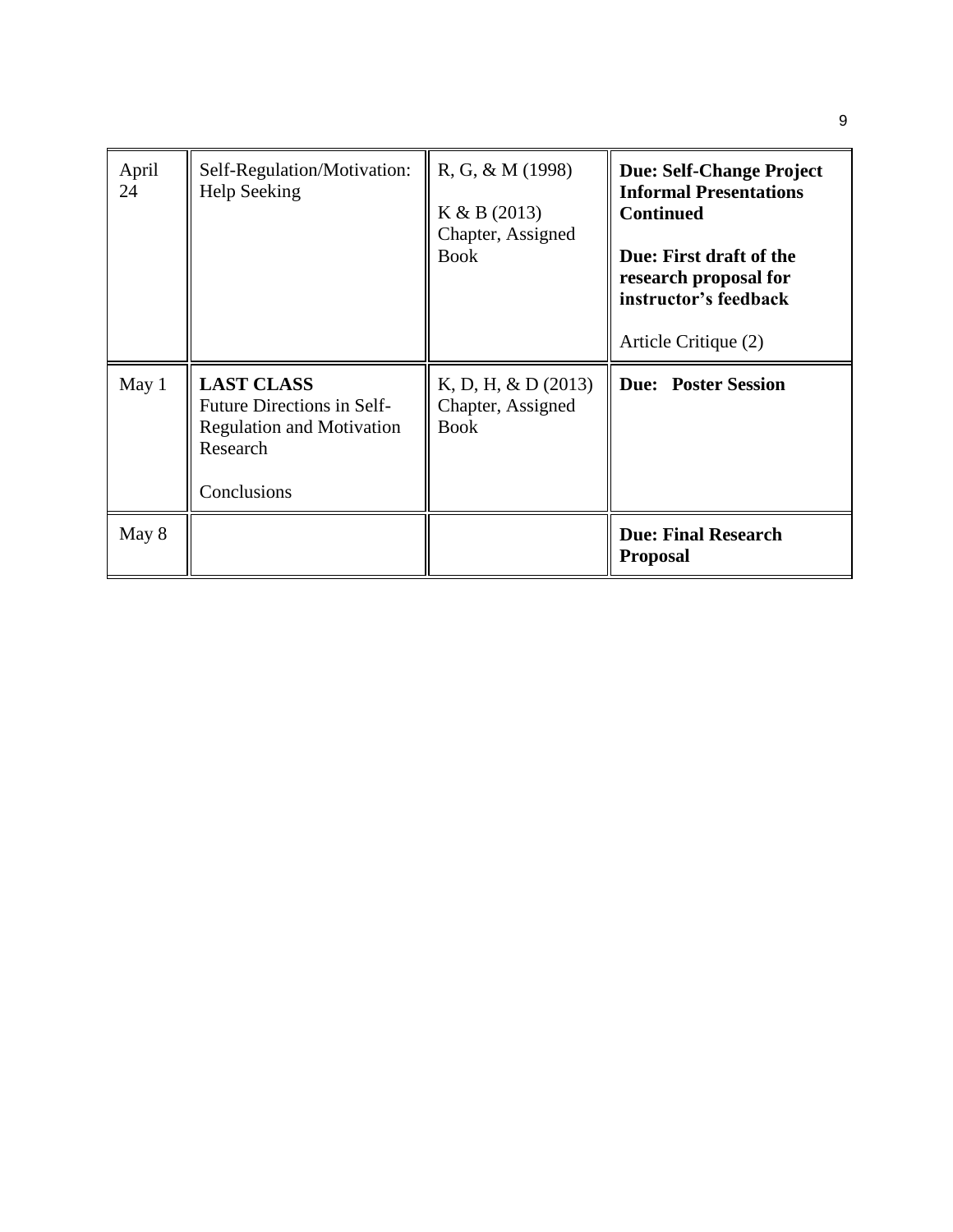#### **READING LIST**

Bandura, A. (1997). *Self-efficacy: The exercise of control*. New York: W. H. Freeman.

- Crede, M., & Kuncel, N. (2008). Study habits, skills and attitudes: The third pillar supporting academic performance. *Perspectives on Psychological Science, 3 (6),* 425-453
- Ericsson, K. A., & Ward, P. (2007). Capturing the naturally occurring superior performance of experts in the laboratory: Toward a science of expert and exceptional performance. *Current Directions in Psychological Science, 16,* 346-350.
- Ford, M.E. (1992). *Motivating humans: Goals, emotions, and personal agency beliefs*. Newbury Park, CA: Sage Publications (Chapters, 6 & 7).
- Kitsantas, A. (2002). Test preparation and test performance: A self-regulatory analysis. *Journal of Experimental Education, 70(2),* 101-113.
- Kitsantas, A., Zimmerman, B.J. (2006). Enhancing self-regulation of practice: The influence of graphing and self-evaluative standards. *Metacognition and Learning, 3(1),* 201-212.
- Pajares, F., & Miller, M. D. (1994). Role of self-efficacy and self-concept beliefs in mathematical problem solving: A path analysis. *Journal of Educational Psychology, 86,* 193-203.
- Patterson-Hazley, M., & Kiewra, K.A., (2012. Conversations with four highly productive Educational Psychologists: Patricia Alexander, Richard Mayer, Dale Schunk, and Barry Zimmerman. *Educational Psychology Review*, 1-27 DOI 10.1007/s10648-012-9214-y
- Pintrich, P.R. (2000). An achievement goal theory perspective on issues in motivation terminology, theory, and research. *Contemporary Educational Psychology, 25*, 92-104.
- Ryan, A. M., Gheen, M. H. & Midgley, C. (1998). Why do some students avoid asking for help? An examination of the interplay among students' academic efficacy, teachers' socialemotional role, and the classroom goal structure. *Journal of Educational Psychology, 90*, 528-535.
- Schunk, D. H. (1994). Self-regulation of self-efficacy and attributions in academic settings. In D. H. Schunk & B. J. Zimmerman (Eds.), *Self-regulation of learning and performance: Issues and educationa*l *applications* (chapter 4). Hillsdale, NJ: Lawrence Elbaum.
- Schraw, G. (1998). Promoting general metacognitive awareness. *Instructional Science*, 26, 113- 125.

Zimmerman, B.J. (1989a). A social cognitive view of self-regulated academic learning. *Journal of*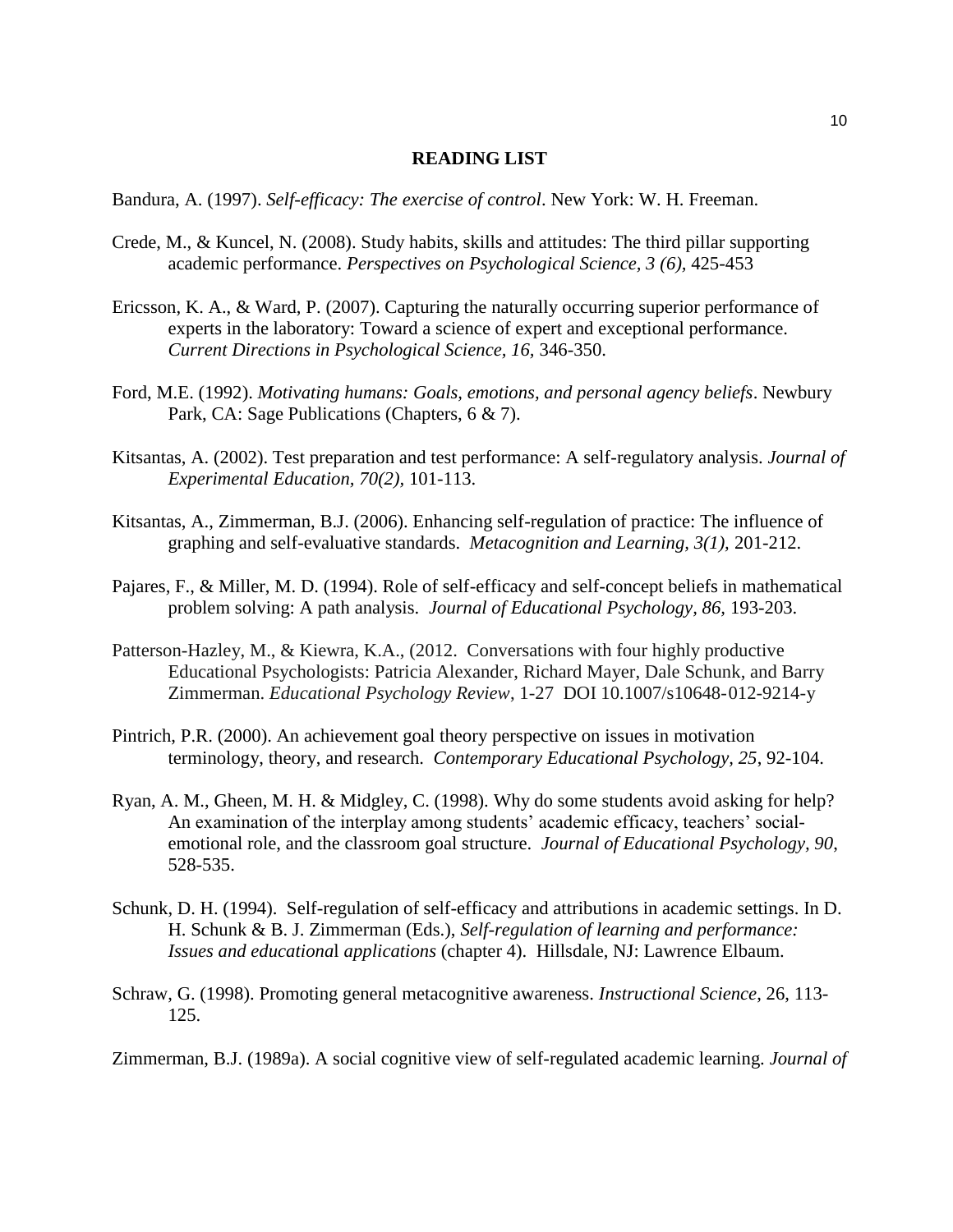*Educational Psychology, 81*, 329-339.

- Zimmerman, B.J. (1989b). Models of self-regulated learning and academic achievement. In B.J. Zimmerman & D. H. Schunk Eds.), *Self-regulated learning and academic achievement: Theory, research, and practice*. New York: Springer
- Zimmerman, B. J. (2000). Attaining self-regulation: A social cognitive perspective. In M. Boekaerts, P. Pintrich, & M. Seidner (Eds.), *Self-regulation: Theory, research, and applications* (pp. 13-39). Orlando, FL: Academic Press.
- Zimmerman, B. J. (2008). Investigating self-regulation and motivation: Historical background, methodological developments, and future prospects. *American Educational Research Journal,* 45(1), 166-183. doi: [10.3102/0002831207312909](http://psycnet.apa.org.mutex.gmu.edu/doi/10.3102/0002831207312909)
- Zimmerman, B. J., & Kitsantas, A. (1997). Developmental phases in self-regulation: Shifting from process goals to outcome goals. *Journal of Educational Psychology, 89*, 29-36.
- Zimmerman, B.J., & Kitsantas, A. (1999). Developing writing revision skill: Shifting from process to outcome self-regulatory goals. *Journal of Educational Psychology, 91*, 1-10.
- Zimmerman, B.J., & Kitsantas, A. (2005). The Hidden dimension of personal competence: Self-Regulated Learning and Practice. In A. J. Elliot and C. S. Dweck (Eds.), *Handbook of Competence and Motivation*. New York: Guilford Press.
- Zimmerman, B. J., & Kitsantas, A. (2007). Reliability and validity of Self-efficacy for Learning Form (SELF) scores of college students*. Journal of Psychology,* 215(3), 157-163.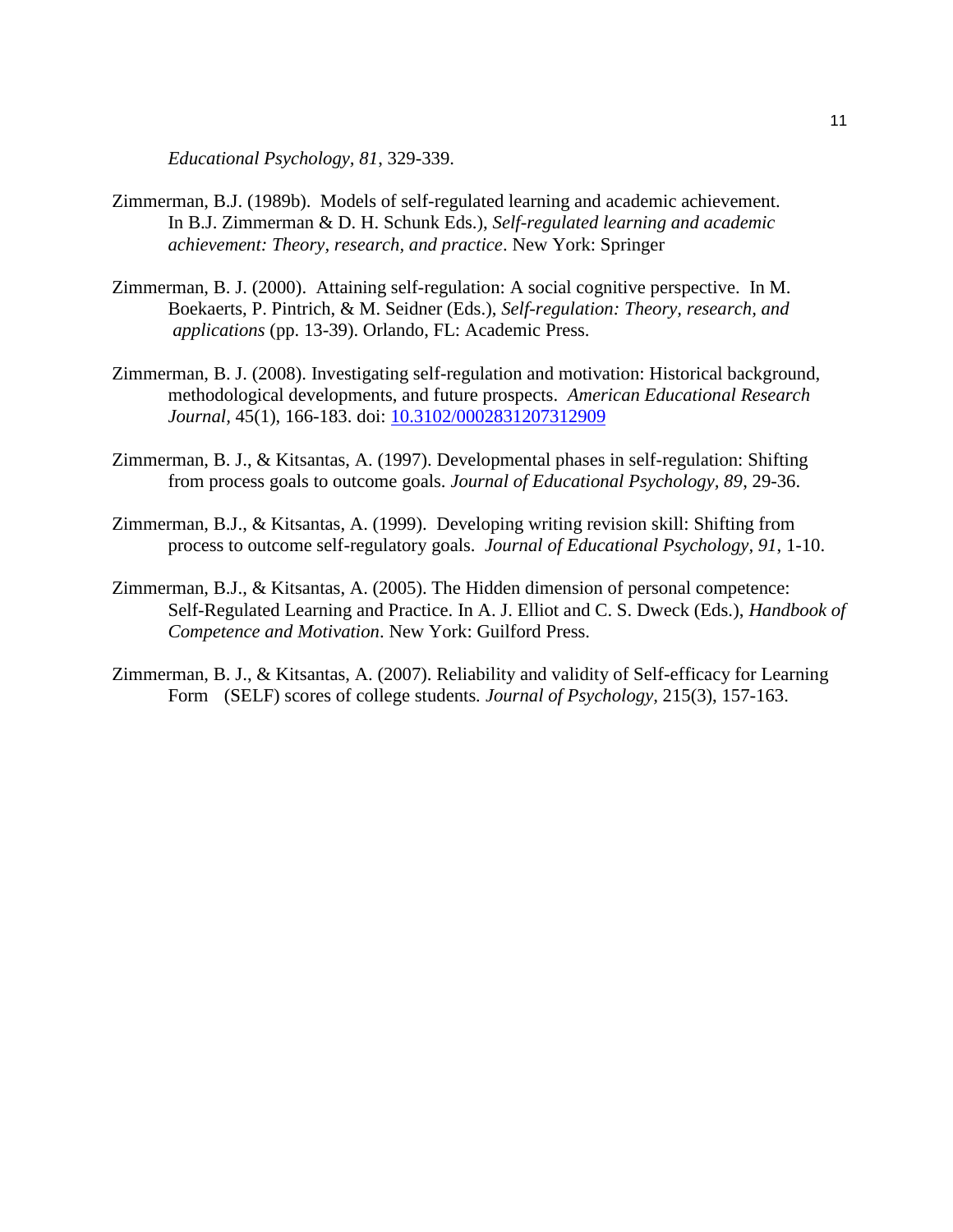### **RUBRIC**

### **Research Proposal Rubric**

Students will write a research proposal that focuses on one self-regulatory process (e.g., self-monitoring, goal-setting, etc.), in a specific content area of interest. The research proposal will be submitted as a final term paper, and it will be presented in a poster session at the end of the semester. The paper should include 1) an introduction/literature review, summarizing the theory and key constructs, and identifying research questions/hypotheses 2) method section (i.e., participants, measures, procedures, if needed a description of intervention and design), and 3) discussion of data analysis approach, expected results, limitations, and educational implications. Papers must be handed in on time and must adhere to the APA Publication Manual Guidelines.

| <b>Criteria</b>                  | Outstanding (4)                   | Competent (3)                     | Minimal (2)                      | <b>Unsatisfactory</b> (1)      |
|----------------------------------|-----------------------------------|-----------------------------------|----------------------------------|--------------------------------|
| <b>Content</b>                   |                                   |                                   |                                  |                                |
| <b>Introduction</b>              | Excellent introduction that       | Adequate introduction that        | Significant weaknesses in all    | 3 to 4 criteria were not       |
| Describe the purpose,            | addressed all 4 criteria. The     | addressed all 4 criteria with     | criteria or 1 or 2 criteria were | addressed. The introduction is |
| theoretical basis, and           | theoretical basis and             | some weaknesses. The              | not addressed.                   | unacceptable.                  |
| significance of the study        | significance of the study has     | theoretical basis and             |                                  |                                |
| Review relevant studies          | been established and grounded     | significance of the study has     |                                  |                                |
| Identify gaps in the             | in previous research.             | been established and grounded     |                                  |                                |
| literature                       |                                   | in previous research.             |                                  |                                |
| Establish how the proposed       |                                   |                                   |                                  |                                |
| study addresses gaps             |                                   |                                   |                                  |                                |
| <b>Research Questions and/or</b> | Excellent research                | Adequate research                 | Significant weaknesses in        | The research question( $s$ )/  |
| <b>Hypotheses</b>                | question(s)/hypothesis(es) that   | question(s)/hypothesis(es) that   | research question( $s$ )/        | hypothesis(es) were not        |
| State clearly                    | were clearly stated, significant, | were clearly stated, significant, | hypothesis(es) (i.e., they were  | provided.                      |
| Establish significance           | testable/researchable, and        | testable/researchable, and        | not clearly stated, significant, |                                |
| Be able to test/research         | grounded in existing theory and   | grounded in existing theory and   | testable/researchable, and/or    |                                |
| Ground in existing theory        | research.                         | research with some weaknesses.    | grounded in existing theory and  |                                |
| and research                     |                                   |                                   | research).                       |                                |
| <b>Methods</b>                   | Excellent description of the      | Adequate description of the       | Significant weaknesses in        | A coherent and appropriate     |
| Describe                         | methodology including             | methodology including             | description of the methodology   | method section was not         |
| Participants<br>$\circ$          | participants, measures/           | participants, measures/           | including participants,          | provided.                      |
| Measures/Operational<br>$\circ$  | operational definitions of        | operational definitions of        | measures/ operational            |                                |
| definitions of variables         | variables, and procedures.        | variables, procedures, and        | definitions of variables,        |                                |
| Procedures<br>$\circ$            | Additional components relevant    | additional components relevant    | procedures, and additional       |                                |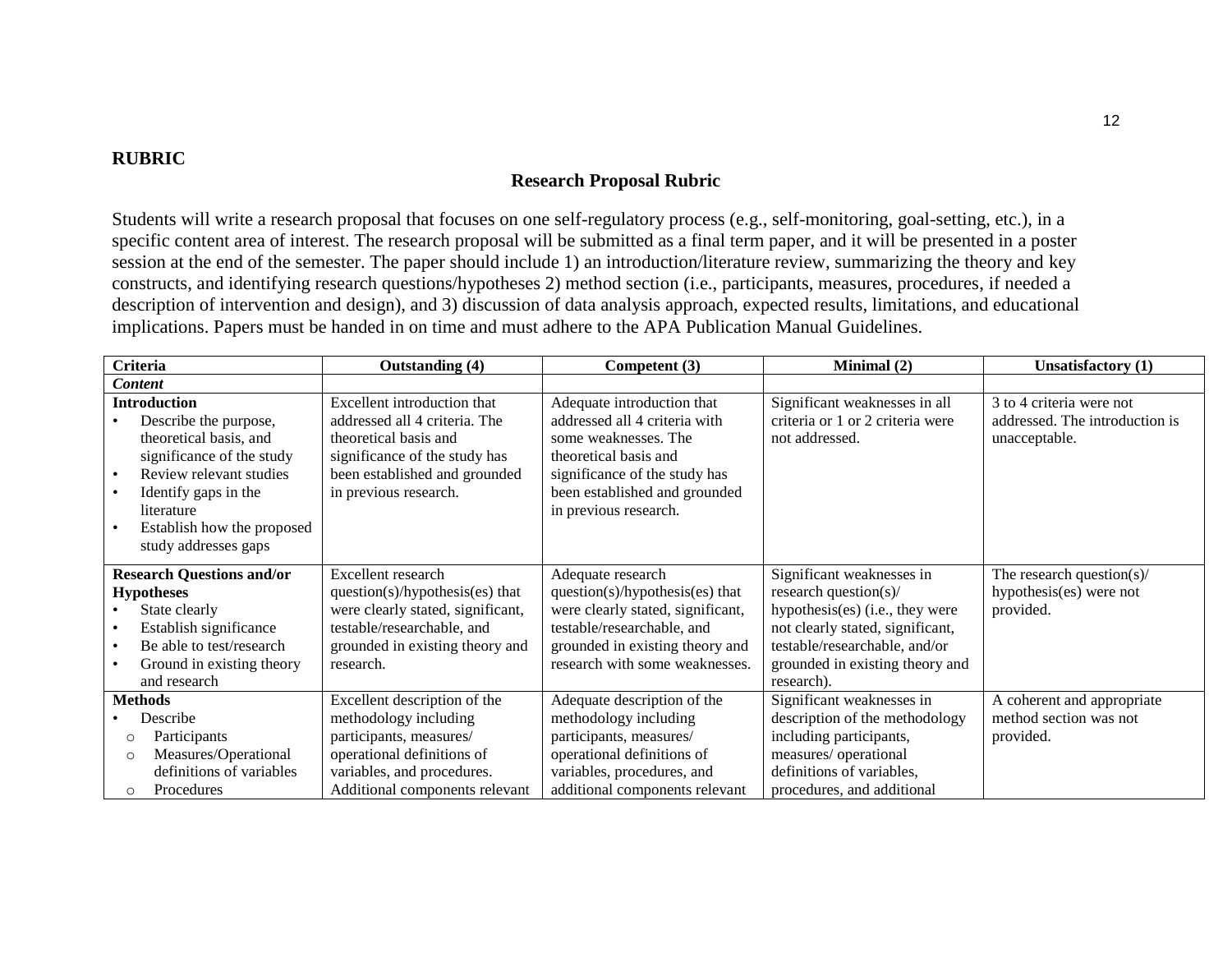| Components appropriate<br>$\circ$<br>for selected<br>methodological approach<br>(quantitative/ qualitative)                          | to selected methodological<br>approach (quantitative/<br>qualitative) were fully<br>addressed. These components<br>may include design,                                                                              | to selected methodological<br>approach (quantitative/<br>qualitative) but with some<br>weaknesses.                                                                                                                 | components relevant to selected<br>methodological approach<br>(quantitative/qualitative).                                                                                                                                   |                                                                                                                                                          |
|--------------------------------------------------------------------------------------------------------------------------------------|---------------------------------------------------------------------------------------------------------------------------------------------------------------------------------------------------------------------|--------------------------------------------------------------------------------------------------------------------------------------------------------------------------------------------------------------------|-----------------------------------------------------------------------------------------------------------------------------------------------------------------------------------------------------------------------------|----------------------------------------------------------------------------------------------------------------------------------------------------------|
|                                                                                                                                      | intervention, reliability and<br>validity of data collection<br>methods.                                                                                                                                            |                                                                                                                                                                                                                    |                                                                                                                                                                                                                             |                                                                                                                                                          |
| <b>Data Analysis and Expected</b><br><b>Results</b><br>Describe data analysis plan<br>Discuss expected results                       | Excellent description of<br>appropriate statistical<br>techniques (descriptive,<br>inferential statistics for<br>quantitative research) and/or<br>coding procedures (qualitative<br>research) and expected results. | Adequate description of<br>appropriate statistical<br>techniques (descriptive,<br>inferential statistics for<br>quantitative research) and/or<br>coding procedures (qualitative<br>research) and expected results. | Significant weaknesses in the<br>description of statistical<br>techniques (descriptive,<br>inferential statistics for<br>quantitative research) and/or<br>coding procedures (qualitative<br>research) and expected results. | Appropriate data analysis<br>techniques and or description of<br>expected results were not<br>provided.                                                  |
| <b>Limitations and Educational</b><br><b>Implications</b><br><b>Identify limitations</b><br>Discuss implications of<br>proposed work | Excellent discussion of<br>appropriate limitations and<br>educational implications of<br>proposed research.                                                                                                         | Adequate discussion of<br>appropriate limitations and<br>educational implications. Some<br>critical limitations or<br>implications were not<br>addressed.                                                          | Significant weaknesses in the<br>discussion of limitations and<br>educational implications. Few<br>were identified and/or were<br>inappropriate.                                                                            | Discussion of limitations and<br>educational implications was<br>not provided.                                                                           |
| <b>Additional Elements</b>                                                                                                           |                                                                                                                                                                                                                     |                                                                                                                                                                                                                    |                                                                                                                                                                                                                             |                                                                                                                                                          |
| <b>Use of Peer-Reviewed</b><br><b>Research</b>                                                                                       | Contains references to 10 or<br>more relevant empirical studies                                                                                                                                                     | Contains references to at least<br>10, the majority of which are<br>relevant                                                                                                                                       | Contains references to 10<br>studies but most are irrelevant                                                                                                                                                                | Does not include at least 10 peer<br>reviewed studies.                                                                                                   |
| <b>Discussion of the Literature</b>                                                                                                  | Clearly spoken, topic-specific<br>jargon are defined, does not rely<br>on quotes from papers; includes<br>quotes strategically where<br>appropriate                                                                 | Most topic-specific jargon are<br>defined OR inclusion of some<br>lengthy or inappropriate quotes                                                                                                                  | Overuse of jargon AND quotes<br>that are lengthy or inappropriate                                                                                                                                                           | Fragmented and unclear<br>discussion; over reliance on<br>quotes interrupts the flow of the<br>content and leaves little room<br>for student's synthesis |
| <b>Abstract</b>                                                                                                                      | Clearly and sequentially<br>conveys the content of paper                                                                                                                                                            | Gives a general overview of<br>paper topic, but no sequential<br>elaboration of contents                                                                                                                           | Does not provide a clear<br>representation of paper contents                                                                                                                                                                | Not provided                                                                                                                                             |
| <b>Writing Style</b>                                                                                                                 | Paper is coherent, concise and<br>well-structured with a clear<br>purpose.                                                                                                                                          | Paper is coherent, concise and<br>well-structured with a clear<br>purpose and few errors.                                                                                                                          | Paper conveys the main points<br>of the topic but additional polish<br>is needed                                                                                                                                            | Paper is incoherent and/or<br>overly wordy with little<br>structure or purpose; difficult to                                                             |